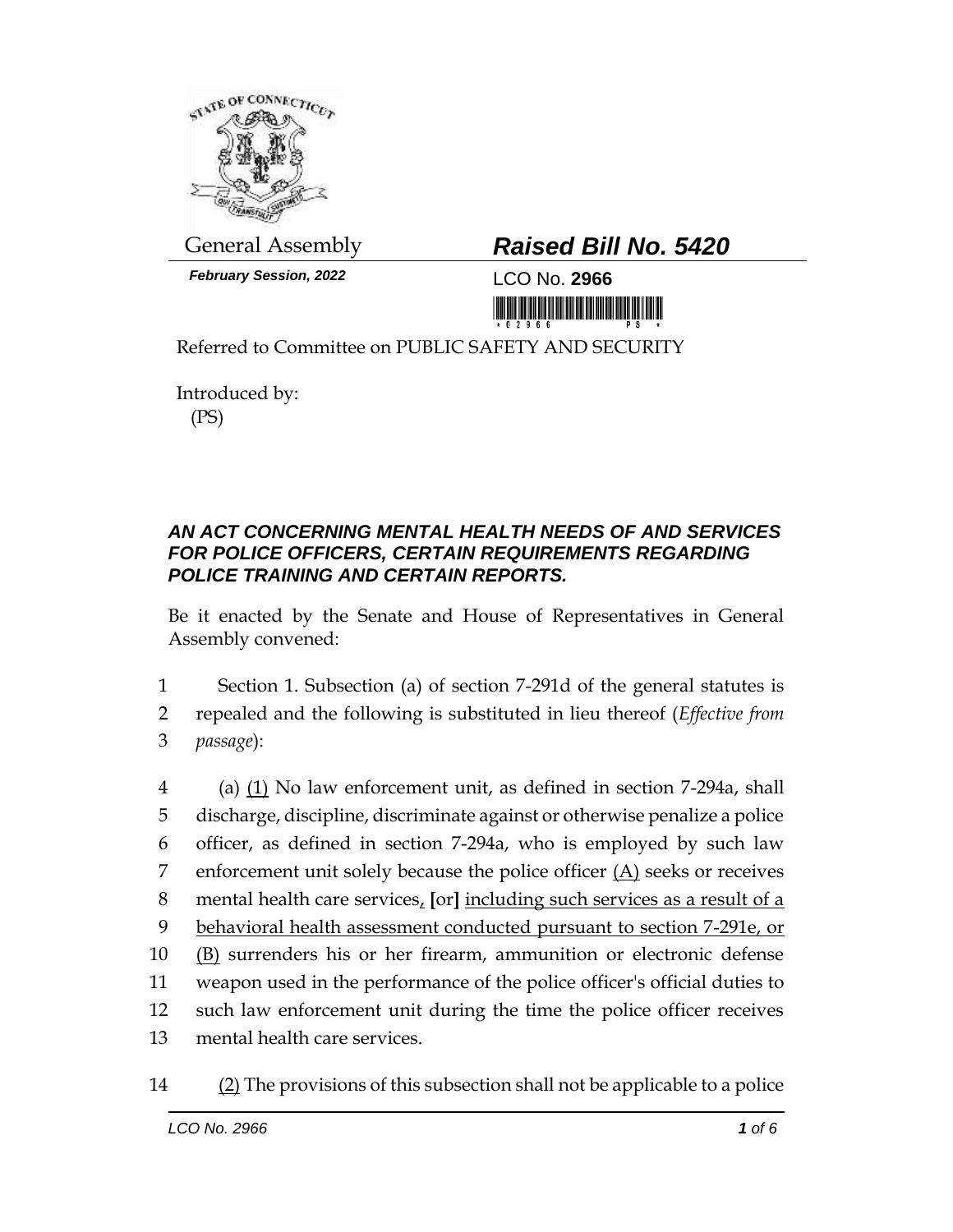officer who **[**(1)**]** (A) seeks or receives mental health care services to avoid disciplinary action by such law enforcement unit, or **[**(2)**]** (B) refuses to submit himself or herself to an examination as provided in subsection (b) of this section.

 Sec. 2. (NEW) (*Effective from passage*) (a) Not later than July 1, 2023, the Police Officer Standards and Training Council shall (1) after consultation with persons with mental or physical disabilities and advocates on behalf of such persons, develop a training curriculum for police officers regarding interactions with persons who have mental or physical disabilities, and (2) after consultation with persons who are deaf, hard of hearing or deaf-blind and advocates on behalf of such persons, develop a training curriculum for police officers regarding interactions with persons who are deaf, hard of hearing or deaf-blind.

 (b) On and after October 1, 2023, each police basic or review training program conducted or administered by the Police Officer Standards and Training Council, the Division of State Police within the Department of Emergency Services and Public Protection or a municipal police department shall include the training curriculum developed pursuant to subsection (a) of this section.

 Sec. 3. (*Effective July 1, 2022*) The sum of one hundred thousand dollars is appropriated to the Department of Mental Health and Addiction Services from the General Fund, for the fiscal year ending June 30, 2023, for the purpose of providing grants to nonprofit organizations to provide crisis intervention training for police officers, as defined in section 7-294a of the general statutes.

 Sec. 4. (*Effective from passage*) (a) There is established a task force to study the mental health needs of law enforcement officers. The task force shall (1) examine the mental health needs of law enforcement officers, (2) list the programs that serve or could be available to serve the mental health needs of officers, (3) identify barriers to accessing such programs, such as issues regarding confidentiality and disclosure of information regarding treatment, and (4) make recommendations for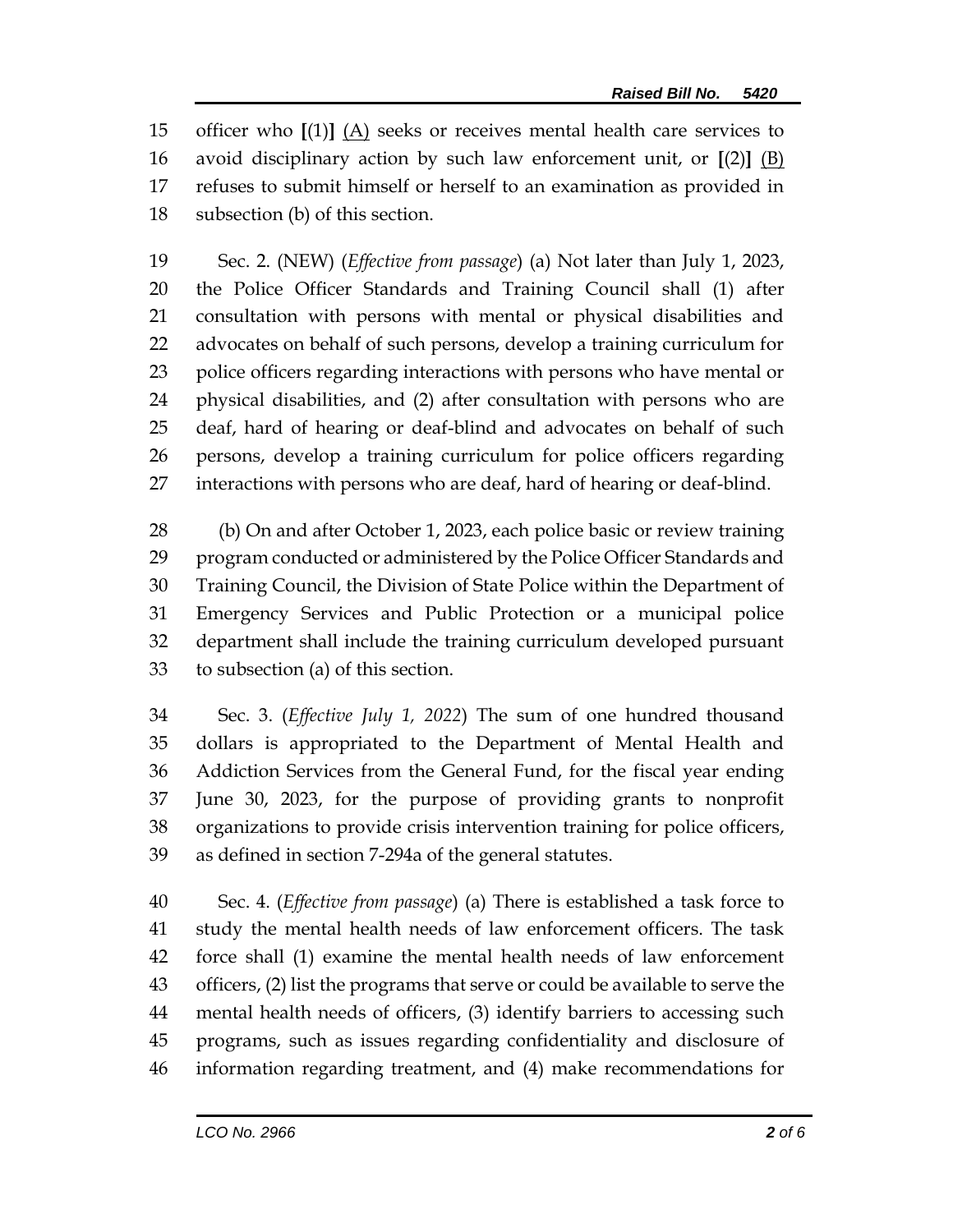policies, practices and legislation to address the mental health needs of

 officers, encourage officers to access programs and eliminate barriers to accessing programs.

(b) The task force shall consist of the following members:

 (1) One appointed by the speaker of the House of Representatives, who shall be a representative of the Honor Wellness Center or a nonprofit organization providing mental health treatment for police officers;

 (2) One appointed by the president pro tempore of the Senate, who shall be a representative of the Connecticut Alliance to Benefit Law Enforcement or a nonprofit organization that provides training to police officers on mental health issues;

 (3) One appointed by the majority leader of the House of Representatives, who shall be a representative of the Connecticut State Police Union;

 (4) One appointed by the majority leader of the Senate, who shall be a police officer from a municipal police department;

 (5) One appointed by the minority leader of the House of Representatives, who shall be a representative of the Police Officers Association of Connecticut;

 (6) One appointed by the minority leader of the Senate, who shall be a police officer from a municipal police department;

 (7) The Commissioner of Emergency Services and Public Protection, or the commissioner's designee;

 (8) The Commissioner of Mental Health and Addiction Services, or the commissioner's designee;

 (9) The chairperson of the Police Officer Standards and Training Council, or the chairperson's designee; and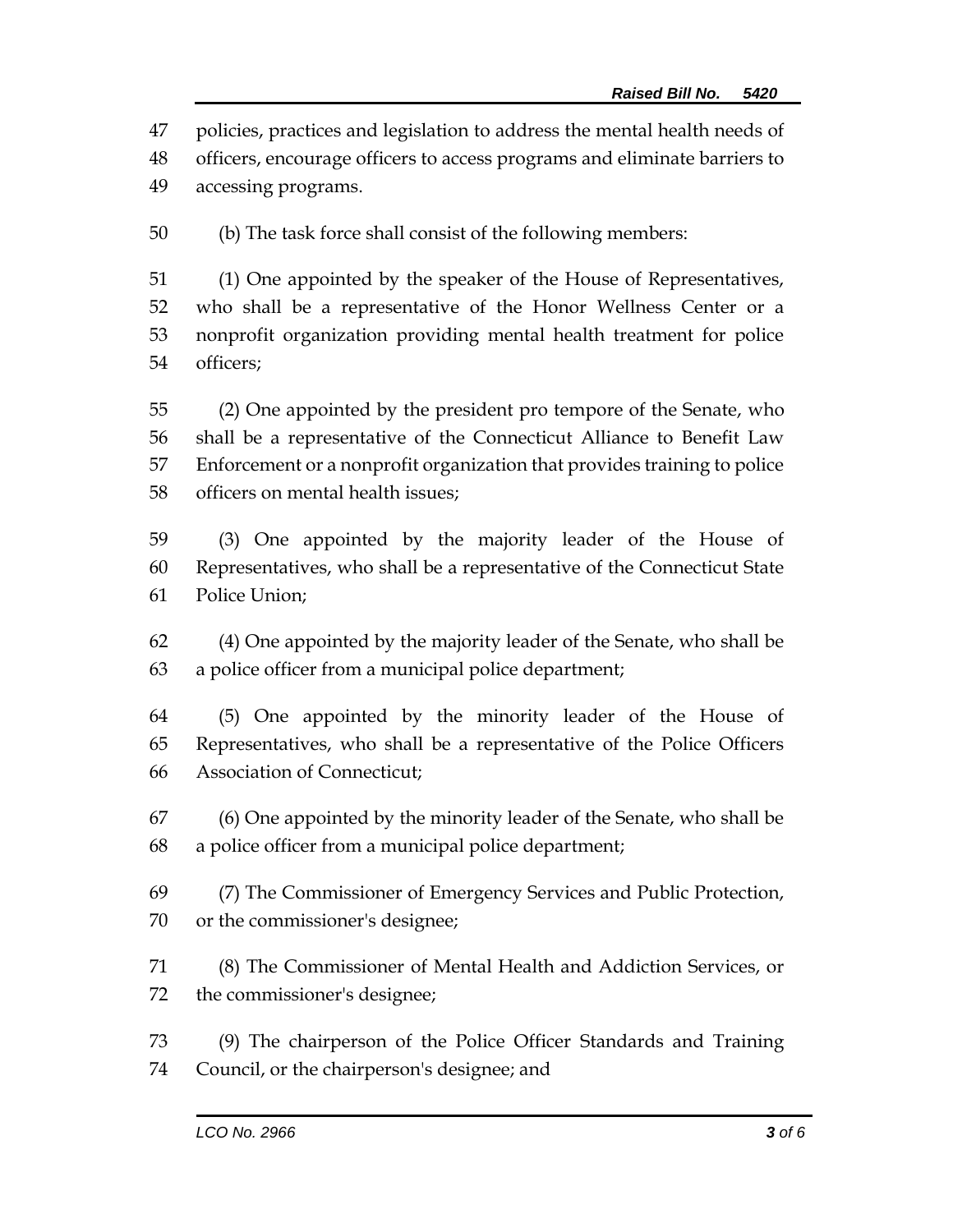(10) One appointed by the Governor, who shall be a municipal police chief representing the Connecticut Police Chiefs Association.

 (c) Any member of the task force appointed under subdivision (1), (2), (3), (4), (5) or (6) of subsection (b) of this section may be a member of the General Assembly.

 (d) All initial appointments to the task force shall be made not later than thirty days after the effective date of this section. Any vacancy shall be filled by the appointing authority.

 (e) The speaker of the House of Representatives and the president pro tempore of the Senate shall select the chairpersons of the task force from among the members of the task force. Such chairpersons shall schedule the first meeting of the task force, which shall be held not later than sixty days after the effective date of this section.

 (f) The administrative staff of the joint standing committee of the General Assembly having cognizance of matters relating to public safety and security shall serve as administrative staff of the task force.

 (g) Not later than January 1, 2023, the task force shall submit a report, in accordance with the provisions of section 11-4a of the general statutes, on its findings and recommendations to the joint standing committee of the General Assembly having cognizance of matters relating to public safety and security. The task force shall terminate on the date that it submits such report or January 1, 2023, whichever is later.

 Sec. 5. (*Effective from passage*) Not later than January 1, 2023, the Institute for Municipal and Regional Policy at The University of Connecticut, in consultation with the United Way of Connecticut, shall submit a report, in accordance with the provisions of section 11-4a of the general statutes, to the joint standing committee of the General Assembly having cognizance of matters relating to public safety and security. Such report shall include a study of a representative sample of 9-1-1 dispatch call data and an analysis of the percentage of such calls that would be more appropriately directed to the 2-1-1 Infoline program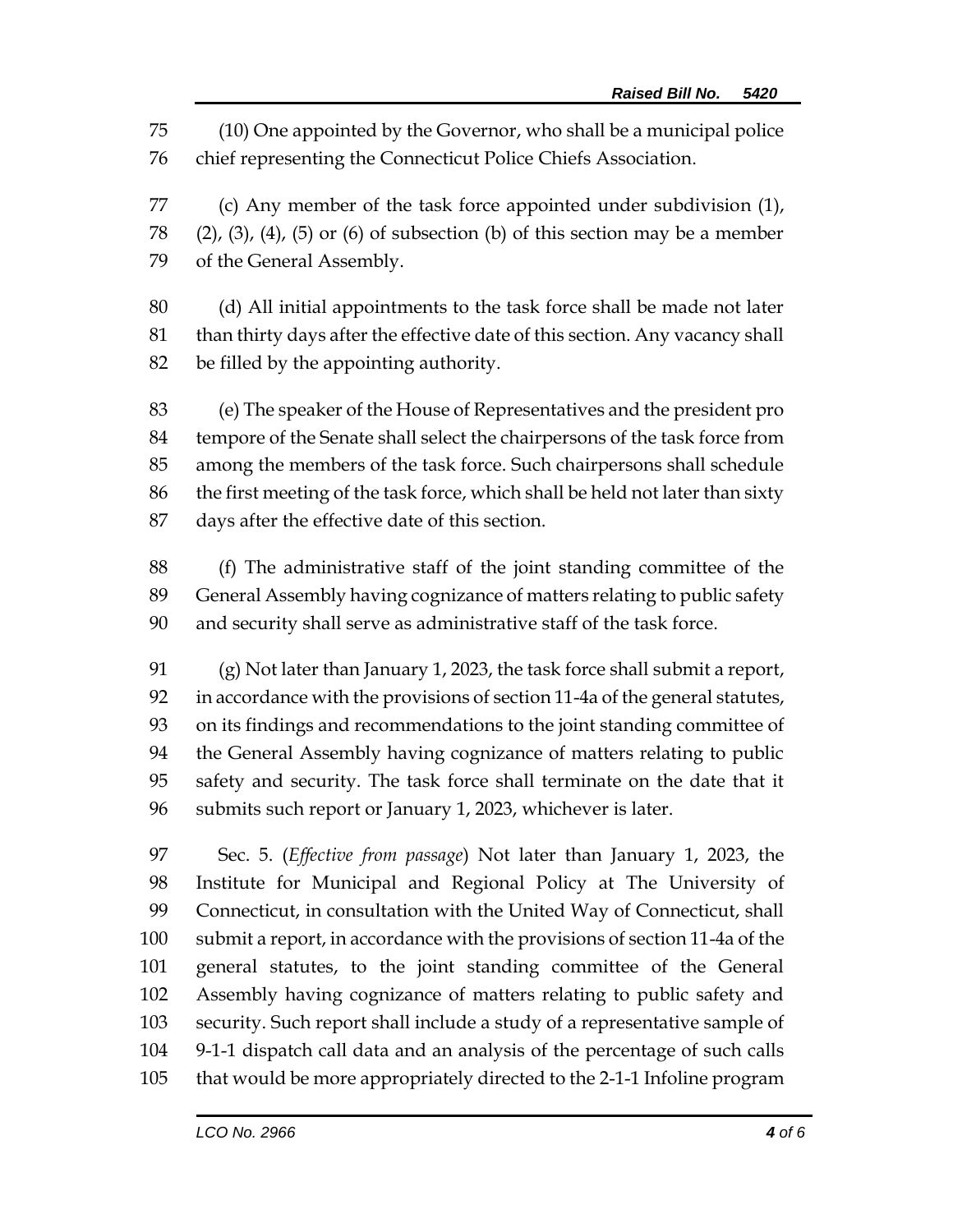operated by the United Way of Connecticut.

 Sec. 6. (*Effective from passage*) Not later than January 1, 2023, the Police Officer Standards and Training Council, established pursuant to section 7-294b of the general statutes, shall submit a report, in accordance with the provisions of section 11-4a of the general statutes, to the joint standing committee of the General Assembly having cognizance of matters relating to public safety and security. Such report shall:

 (1) (A) Provide the implementation status of the interactive electronic computer platform described in subdivision (9) of subsection (a) of section 7-294d of the general statutes, and (B) describe any criteria used by the council to determine when it is appropriate to allow officers to complete certified review training using such platform;

 (2) Determine whether any other training required of police officers after initial certification may be conducted through such an electronic computer platform or through any other on-line or remote format without compromising the quality of such training; and

 (3) Make recommendations for any legislation necessary to implement the council's findings.

 Sec. 7. (*Effective from passage*) Not later than January 1, 2023, the Department of Mental Health and Addiction Services shall submit a report, in accordance with the provisions of section 11-4a of the general statutes, to the joint standing committee of the General Assembly having cognizance of matters relating to public safety and security. Such report shall include an examination of the Community and Law Enforcement for Addiction Recovery project, including an analysis of whether such project has been successful in achieving its goals, and recommendations as to improvements to such project and whether it should be expanded throughout the state.

 Sec. 8. Section 7-294r of the general statutes is repealed. (*Effective October 1, 2023*)